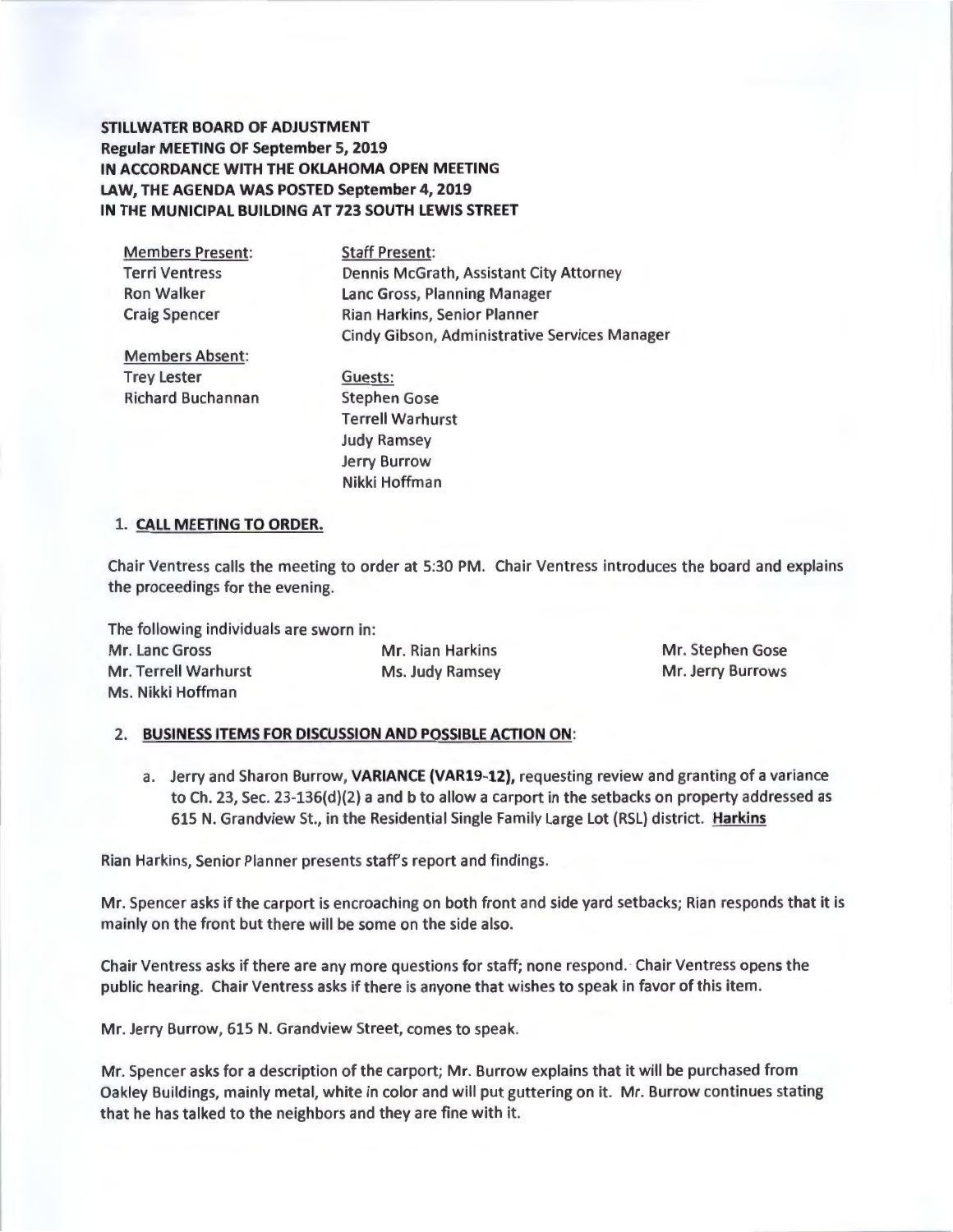Stillwater Board of Adjustment Minutes Regular Meeting of September 5<sup>th</sup>, 2019

Mr. Burrow continues stating that the carport will be encroaching on the side by three (3) feet and front about 15 feet; in May of this year, a hail storm done \$4,200 worth of damage to his truck and is trying to prevent this from happening again.

Chair Ventress asks if there are any more questions; none respond . Chair Ventress asks if there is anyone else that wishes to speak in favor; none respond. Chair Ventress asks if there is anyone that wishes to speak in opposition of this item; none respond. Chair Ventress closes the public hearing and asks for alternatives.

Rian presents alternatives. Chair Ventress asks if there are any questions for staff; none respond. Chair Ventress asks for board discussion.

Mr. Spencer states that he can see how this meets 3 of the criteria but doesn't see peculiarity in this situation.

Mr. Walker states that he doesn't see the peculiarity; setback was established over ten (10) years ago; and is opposed to this.

Discussion is held about potentially tabling this item until more board members are present; wanting to see additional information; and the size not having to be 20 x 25; and would like to see it drawn on a site plan.

**Mr. Spencer moved, Chair Ventress seconded to table this item to the next regular meeting so the applicant and submit a site plan with setbacks and dimensions.** 

| <b>Roll Call:</b> | Ventress | Lester | Walker | <b>Buchanan</b> | Spencer |
|-------------------|----------|--------|--------|-----------------|---------|
|                   | Yes      | Absent | Yes    | Absent          | Yes     |

Time: 18 Minutes

b. Gose & Associates, **VARIANCE (VAR19-13),** requesting review and granting of a variance to Ch. 23, Section 13-137(c)(3) for minimum lot depth for property addressed as 1623 E. 12<sup>th</sup> Avenue in the Agricultural (A) district. **Harkins** 

Rian Harkins, Senior Planner presents staff's report and findings.

Chair Ventress asks if there are any questions for staff.

Mr. Walker asks about the 80 acre tract that is in the platting process and is this the same owner; Rian explains that it is by a separate owner as that preliminary plat was approved but the final plat still hasn't gone to City Council..

Rian continues stating that the property to the south is already zoned RSS (Residential Single Family Small Lot) and this one is not however a map amendment will be coming if the variance is approved.

Mr. Spencer questions whether or not the board is allowed to possibly grant the variance if it is not zoned correctly.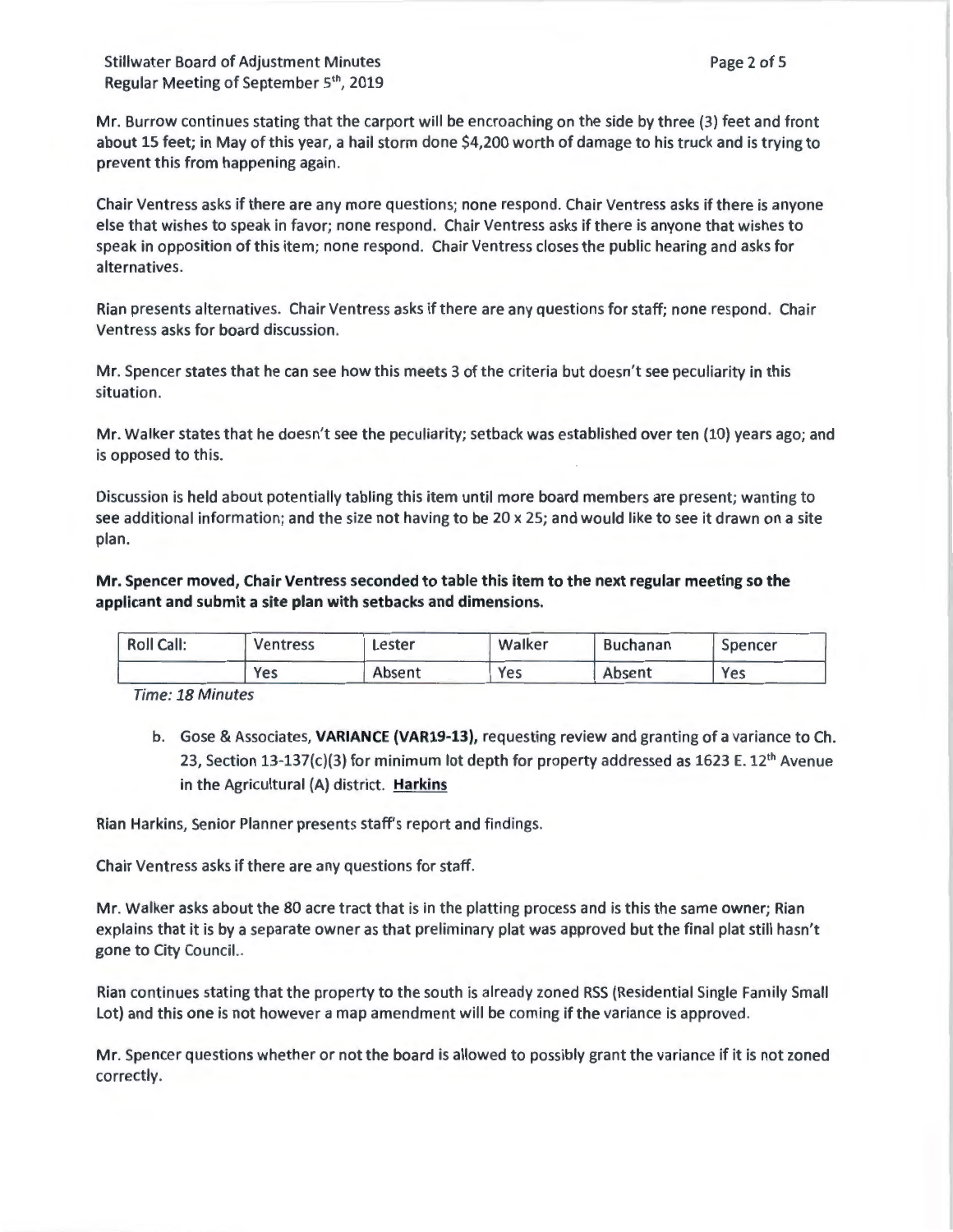Stillwater Board of Adjustment Minutes Regular Meeting of September 5<sup>th</sup>, 2019

Mr. Walker ask if the rezoning isn't established then how does the board's decision impact the property; Rian responds that agricultural zoning allows residential use if they are farming but can't build multiple houses or have multiple lots.

Chair Ventress opens the public hearing. Chair Ventress asks if there is anyone that wishes to speak in favor of this item.

Mr. Stephen Gose of Gose & Associates, 113 E. 8<sup>th</sup> Avenue comes to speak on the following:

- Here on behalf of the applicant
- Rian's report covered everything and they are in support
- Easier to come to the board first rather than going to City Council to rezone then back to the board so this was more efficient
- Lot, overall, is 241 feet wide and would not allow for a double loaded street and keep the 100 foot depth required for residential lots so applicant is asking for a 5 to 6 foot reduction
- Have 28 to 30 lots on the design which put the lot width at 60 feet
- Asking for variance now so they know how to move forward with design

Mr. Spencer asks how far along they are in the design; Mr. Gose responds that they are in the very rough sketch stage. Mr. Gose continues stating that the applicant is also in communication with the adjacent developer for connection potential.

Chair Ventress asks if there are more questions for Mr. Gose; none respond . Chair Ventress asks if there is anyone else that wishes to speak in favor of this item; none respond. Chair Ventress asks if there is anyone that wishes to speak in opposition of this item.

The following come to speak:

- Ms. Judy Ramsey
- Mr. Terry Warhurst
- Ms. Nikki Hoffman

The following concerns are expressed:

- Owns property in the surrounding area
- Zoned agricultural and wants it to stay agricultural
- Isn't in support and questions the motive for developing the land
- Questions what would the traffic flow be but knows it probably premature for that question
- Asks if the lots would come south
- Where will drainage run will it come to  $16<sup>th</sup>$  Street
- Has family history in this area
- Houses in this area are mainly large lot
- Traffic is already heavy and know you are putting more traffic onto 12<sup>th</sup> Avenue
- Very concerned about drainage

Mr. Gose returns to the podium and comments that the road will come down through the middle of the development.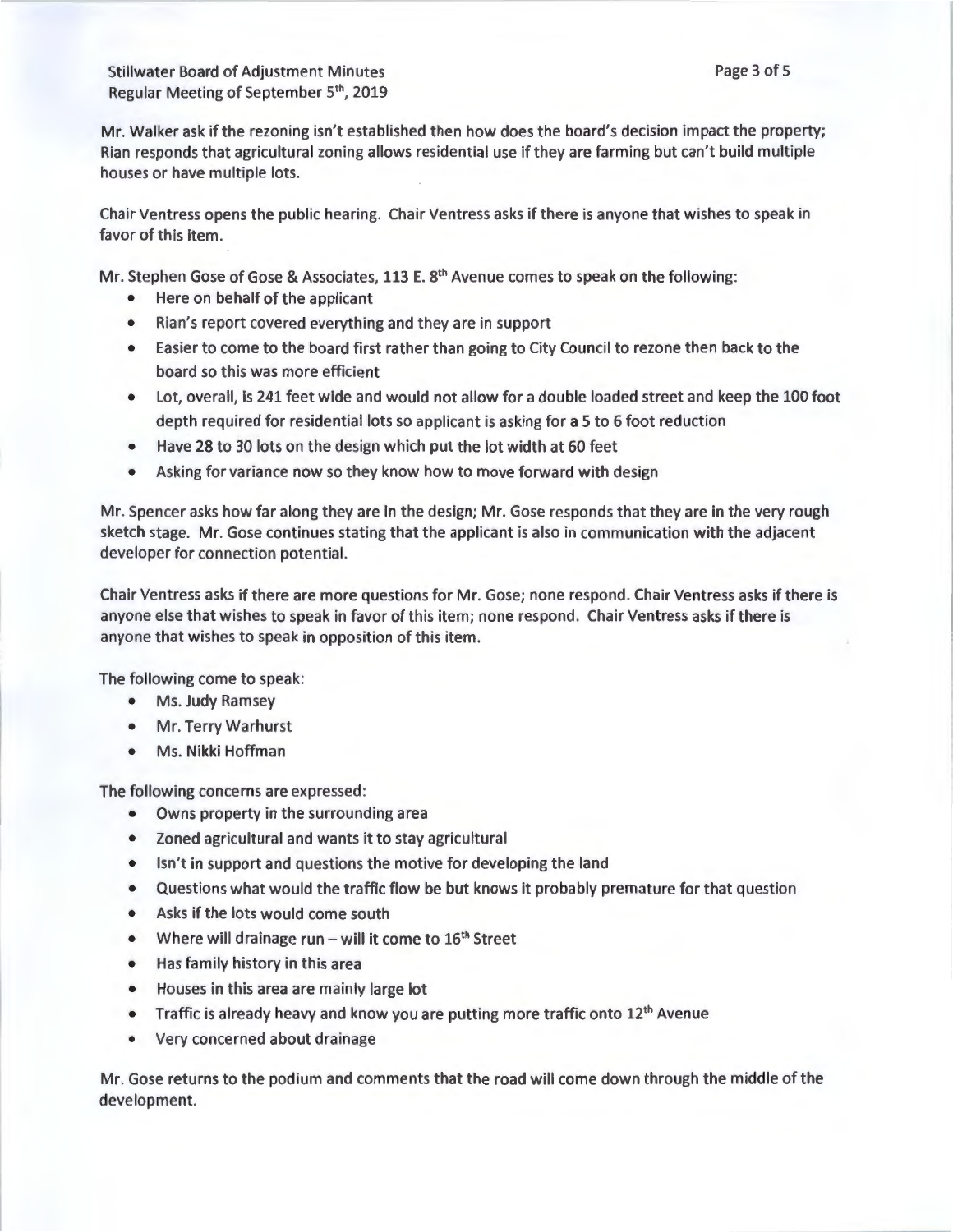Chair Ventress asks if there is anyone else that wishes to speak on this item; none respond. Chair Ventress closes the public hearing and asks for alternatives.

Rian presents alternatives.

Mr. Spencer expresses concern about it being double loaded with houses on both sides and not meeting the 100 foot depth; and asks for clarification regarding the request being for a double loaded street, houses on both sides which according to code requires a 100 foot depth but can't meet that but they could have a single row of houses with full depth lots.

Further discussion is held about the single row of house reducing the number from 28 to 14.

Mr. Walker comments about not allowing variances to zoning; if they had rezoned then could ask for a variance to design from the Planning Commission; and there being other options on how they could approach the consideration for their request.

Rian comments about the applicant believing it would be more economical to come to the board before they expended monies on a design that would be not accepted.

Further discussion is held regarding the processes by which their request could be considered.

Chair Ventress asks if there are any questions for staff; none respond. Chair Ventress asks for board discussion.

Mr. Walker comments about having different opinions if he was voting on a rezoning; doesn't like to be put in a position of whether this is an appropriate use of the land; doesn't want to be an influence on that process; can visualize the plan; assuming it is going to be 28 lots; and not comfortable as it isn't going to end here.

Chair Ventress discusses the lot depth and not wanting to set precedence.

Mr. Spencer stated that if he had to vote now, he would vote no because they do have other options on meeting the RSS requirements.

Rian explains that no, there is not a map amendment finalled so if you table and the request can just sit until that process was completed before it came back to the Board of Adjustment.

Mr. Spencer comments about making a motion to table this for six (6) months or to the meeting of March 5, 2020.

Discussion is held that if the plat is approved by Planning Commission then the request before the board isn't needed; and being in support of tabling it for six (6) months.

Dennis McGrath, Assistant City Attorney advises the Board that if they are going to table something for that long period of time then the motion should contain specific information as to why it was tabled for that length of time.

Mr. Steve Gose of Gose & Associates is recognized by the Board and acknowledged to return to the podium. Mr. Gose comments on that the thought is to simplify this and table the request, either six (6)